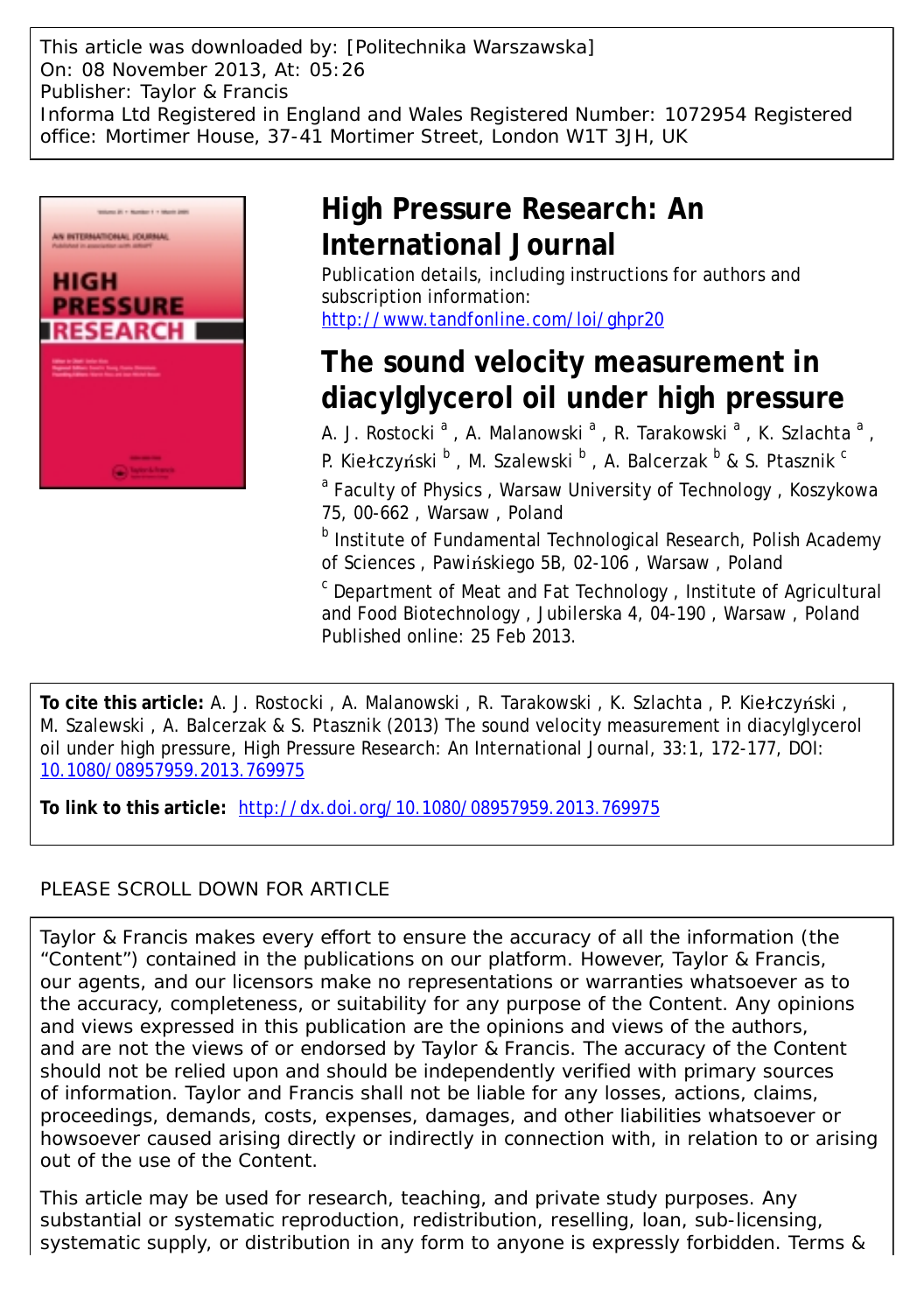Conditions of access and use can be found at [http://www.tandfonline.com/page/terms](http://www.tandfonline.com/page/terms-and-conditions)[and-conditions](http://www.tandfonline.com/page/terms-and-conditions)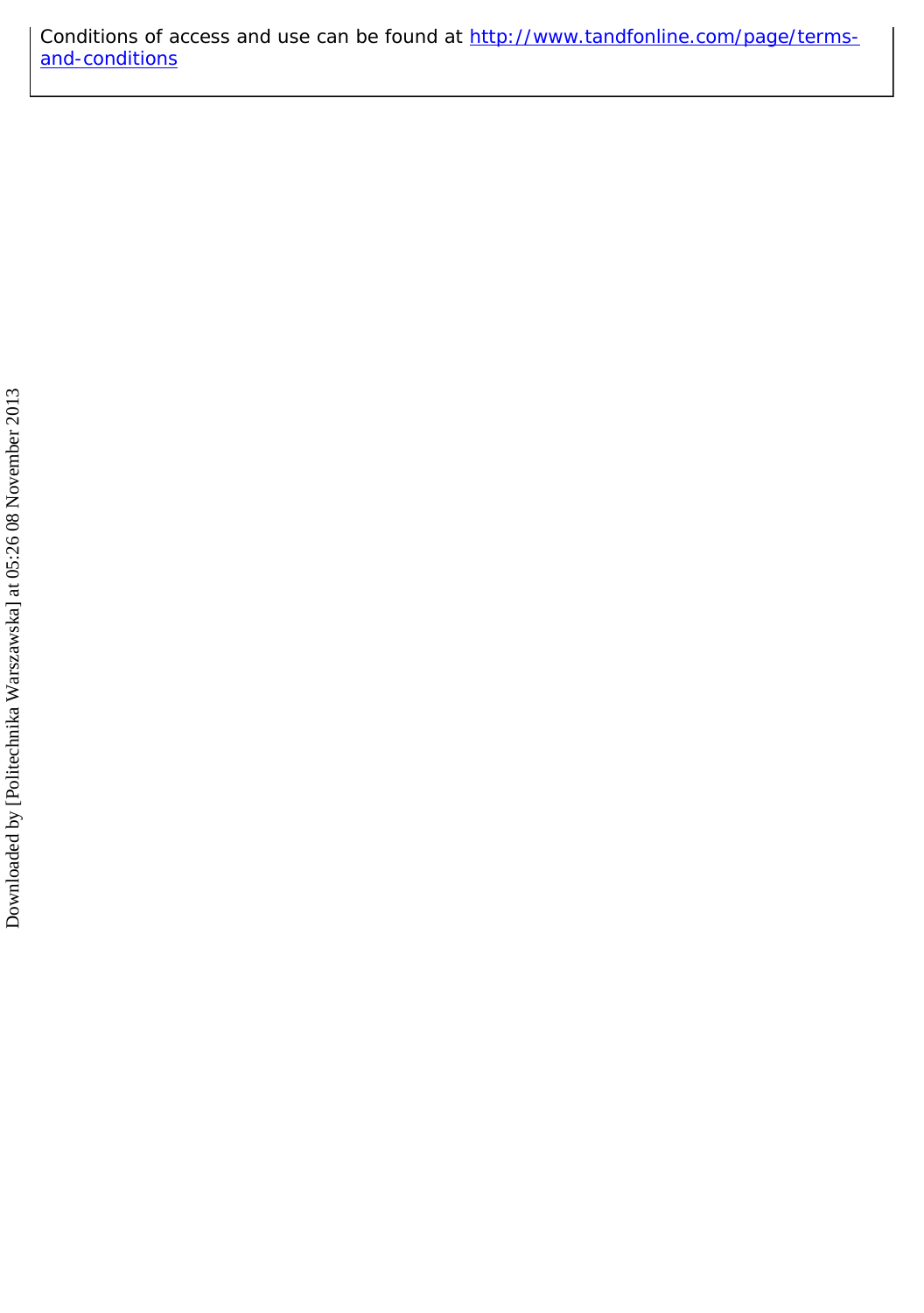### **The sound velocity measurement in diacylglycerol oil under high pressure†**

A.J. Rostocki<sup>a\*</sup>, A. Malanowski<sup>a</sup>, R. Tarakowski<sup>a</sup>, K. Szlachta<sup>a</sup>, P. Kiełczyński<sup>b</sup>, M. Szalewski<sup>b</sup>, A. Balcerzak<sup>b</sup> and S. Ptasznik<sup>c</sup>

*aFaculty of Physics, Warsaw University of Technology, Koszykowa 75, 00-662 Warsaw, Poland; bInstitute of Fundamental Technological Research, Polish Academy of Sciences, Pawi´nskiego 5B, 02-106 Warsaw, Poland; cDepartment of Meat and Fat Technology, Institute of Agricultural and Food Biotechnology, Jubilerska 4, 04-190 Warsaw, Poland*

(*Received 28 September 2012; final version received 21 January 2013*)

In this article, the influence of high pressure on sound velocity at 293 K has been presented. The investigated diacylglycerol oil (DAG – [D82T18]AG) was composed of 82% DAGs and 18% triacylglycerols. The variation of sound velocity with hydrostatic pressure for DAG was evaluated up to 400 MPa. The phase transformation in DAG has been observed as a discontinuity of the dependence of sound velocity on pressure. The sound velocity during the phase transition has shown distinct increment. Also the volume changes have been measured. It has shown the rapid drop of the volume at the phase transformation pressure due to the possible crystallization of DAG oil.

**Keywords:** high pressure; velocity; DAG

#### **1. Introduction**

Research on the high pressure properties of a wide class of lipid compounds have been stimulated by the development of industrial methods of high pressure food conservation. A special attention was paid to the pressure-induced changes of edible oils since the phase transitions were observed during these processes [\[1](#page-6-0)[–8\]](#page-7-0). Naturals oils such as castor oil [\[1\]](#page-6-0), rapeseed oil [\[2\]](#page-6-0), soy oil [\[3\]](#page-6-0) and others [\[5](#page-6-0)[–8](#page-7-0)] and their main components *i.e.* triacylglycerols (TAGs) [\[6](#page-6-0)[,9,10\]](#page-7-0) are intensively studied. Later, the research was extended to fatty acids [\[11–15](#page-7-0)] and lately on diacylglycerols (DAGs) [\[16,17](#page-7-0)]. In the meantime, the range of experimental methods was extended from basic optical measurements [\[9,10,12,16\]](#page-7-0) to dielectric properties [\[13](#page-7-0)] and on ultrasonic methods of measuring viscosity [\[17,18](#page-7-0)] and sound velocity [\[19,20\]](#page-7-0). In this article, the results of sound velocity measurement during DAG oil compression has been presented.

DAGs are esters of the trihydric alcohol glycerol in which two of the hydroxyl groups are esterified with fatty acids. They consist of two fatty acid chains bond to a glycerol molecule.

<sup>\*</sup>Corresponding author. Email: arostock@if.pw.edu.pl

<sup>&</sup>lt;sup>†</sup>This article was presented at the L<sup>th</sup> European High Pressure Research Group (EHPRG 50) Meeting at Thessaloniki (Greece), 16–21 September 2012.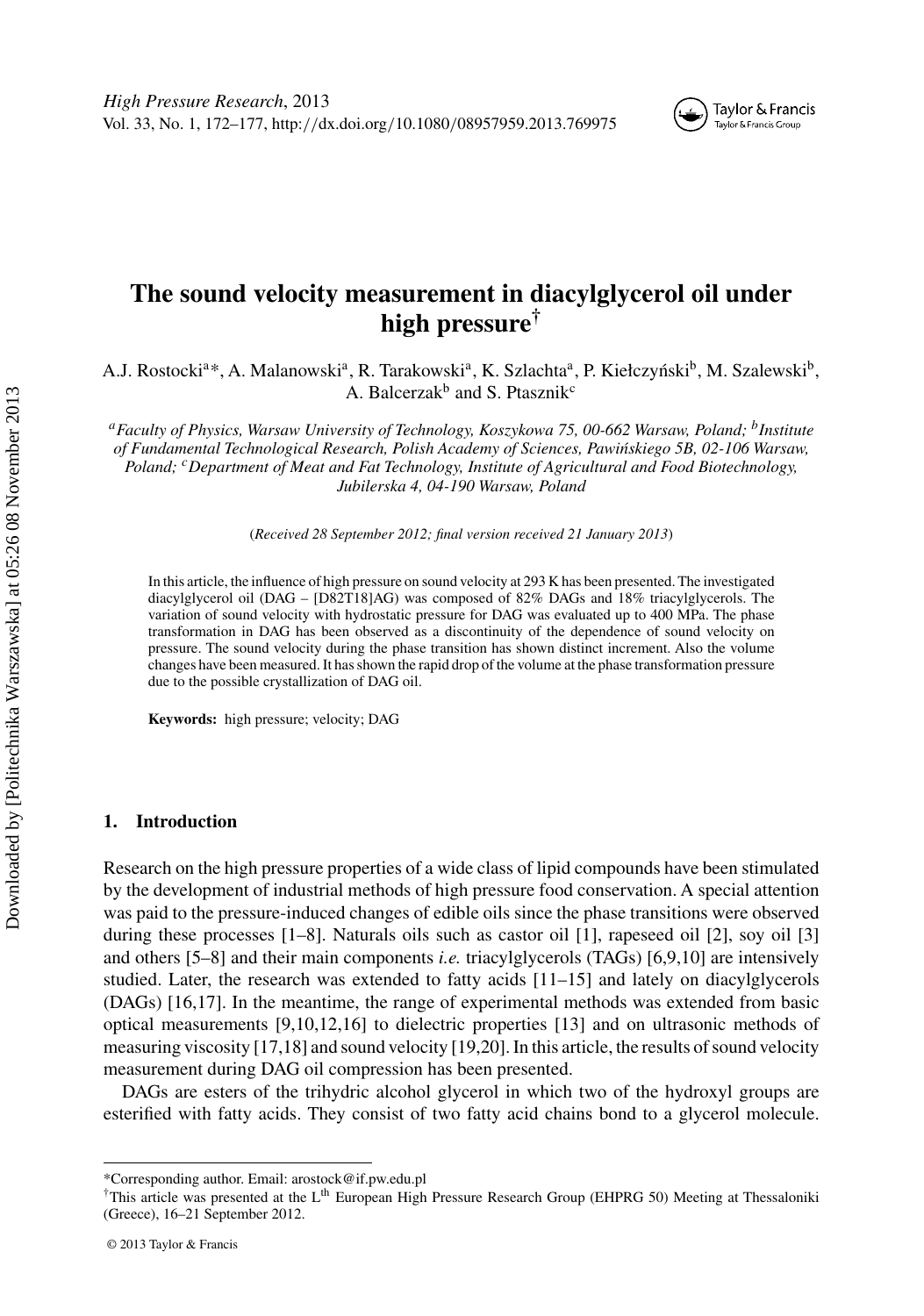| Fatty acid carbon atoms: C=C bonds | Amounts $(\% )$ |
|------------------------------------|-----------------|
| C14:0                              | 0.1             |
| C16:0                              | 4.5             |
| $C16:1(\Sigma)$                    | 0.5             |
| C17:0                              | 0.1             |
| C17:1                              | 0.1             |
| C18:0                              | 2.5             |
| $C18:1(\Sigma c)$                  | 59.1            |
| C18:2(cc)                          | 19.6            |
| C18:3(ccc)                         | 8.9             |
| C20:0                              | 1.9             |
| $C20:1(\Sigma)$                    | 1.0             |
| C22:0                              | 0.1             |
| $C22:1(\sigma)$                    | 1.2             |
| C24:0                              | 0.3             |
| C24:1                              | 0.1             |

<span id="page-3-0"></span>Table 1. Main components of the investigated DAG oil sample.

Since two fatty acid chains can bond to two of the three possible positions, there are three isomers of DAGs named sn-1,2, sn-2,3 and sn-1,3. The isomer sn-1,3 has one additional plane of symmetry, therefore, it has different thermodynamic properties from the other two (for instance higher melting temperature, higher viscosity coefficient). Main components of the investigated sample DAG oil are given in Table 1. Similarly to other lipids, DAG can crystallize into several polymorphic forms [\[21,22\]](#page-7-0). In case of natural DAGs, two acyl chains may consist of two different fatty acids of different chain length (the so-called mixed chain DAGs). The most stable crystalline phase is the so-called beta phase, a monoclinic crystalline form with an orthorhombic perpendicular sub-cell chain packing, in which both acyl chains are parallel to each other. The molecules are organized into a bi-layer structure, with the glycerol backbone roughly parallel to the plane of it, and the acyl chains tilted at approximately 60 degrees with respect to that plane. The acyl chain unsaturation, and particularly a single *cis* unsaturation, impairs chain packing. The diversity of the mixed chain DAG results in an increased number of metastable crystalline phases.

Monoacylglycerols and DAGs are common food additives used to blend together certain ingredients, such as oil and water, which would not otherwise blend well. Partially hydrogenated soya bean and canola oil are the main sources of glycerols. They may also be synthetically produced. Edible oils consisting of about 80% of 1,3-DAGs are sold in Japan as nutritional supplements. It is claimed that they are metabolized in a different way than the DAGs are, and with a beneficial nutritional effect [\[23–26\]](#page-7-0). The 1(3)-monoacylglycerols when digested are rather poorly absorbed, apparently limiting the accumulation of fats in body tissues.

When fatty materials are used as food products, knowledge of their physical properties is of great importance, especially with regard to interfacial tension, solubility, viscosity, melting behaviour and other physicochemical characteristics of the material. DAG oil produced for direct consumption was investigated in our first experiments.

#### **2. Experimental setup**

High pressure measurements were performed using a set-up that was designed and made at Warsaw University of Technology. Pressure was applied by a manually driven hydraulic press [\[8,27](#page-7-0)]. Pressure and temperature sensors were located inside the  $22 \text{ cm}^3$  pressure chamber within the investigated DAG oil sample. The pressure was measured by a manganin sensor, calibrated using a dead weight piston gauge [\[28](#page-7-0)]. The manganin gauge's electrical resistance, that is, proportional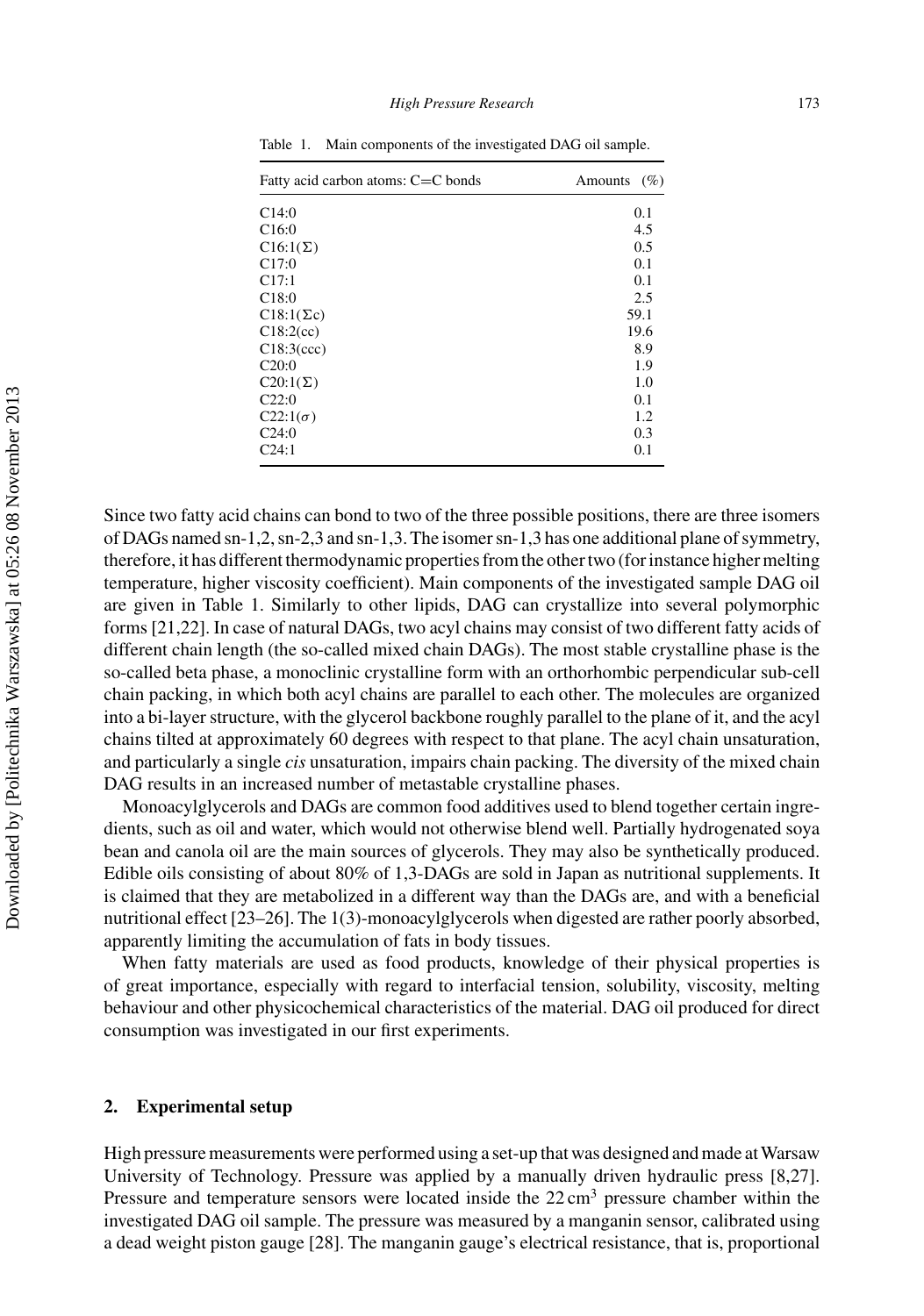to the pressure, was measured by a linear unbalanced bridge [\[29\]](#page-7-0). Volume changes were calculated from the piston displacement measured by a digital caliper. Corrections related to the expansion of the chamber were evaluated from the Lame equations. Temperature was kept constant by a thermostatic water bath at 293 K. The sample density under normal conditions was determined by weighting known volume of the sample. Since the mass of the sample was not changed during the experiment, the variation of the volume allowed determining the density.

Sound velocity was determined based on time of flight of ultrasonic waves between transducers. Two 5 MHz LiNbO<sub>3</sub> (Y36 cut) plates (Boston Piezo-Optics Inc., USA) were used as the transmitter and the receiver. The ultrasonic transducers' mounting has been designed to provide a low level of parasitic ultrasonic signals. The TB-1000 pulser–receiver computer card (Matec, USA) was a signal source for the transmitter. Having passed through the investigated sample, the signal was detected by the receiver and was then processed by the PDA-1000 digitizer card (Signatec, USA). To increase the signal-to-noise ratio, each single measurement was repeated 1024 times and finally averaged. The cross-correlation method [\[30\]](#page-7-0) was used to evaluate the time of flight. The experimental set-up and method are presented in detail in [\[19,20](#page-7-0)]. The pressure was increased in 10 MPa steps and with a time interval which allowed the sample to reach the thermodynamic equilibrium. At a pressure of 210 MPa (at 293 K), a longer relaxation time was used, because at this point the phase transition was found. Subsequently, the pressure was again raised in steps up to 500 MPa and finally it was slowly reduced.

#### **3. Investigated sample**

Precise analysis of the DAG sample composition was done at the Laboratory of Institute of Agricultural and Food Biotechnology (Department of Meat and Fat Technology) using the Gas Chromatography method. For this purpose, a HP6890 device was applied following the AOCS Cd 11b-91 official method. The analysis was performed according to ISO 5508 and ISO 5509 norms, whereas the data were analysed with ChemStation a 03.34 software. The main components of the investigated DAG are given in Table [1.](#page-3-0)

Apart from the main components given in Table [1,](#page-3-0) the slight amounts of other fatty acids at the level of about 0.1%, were presented in the sample, *i.e.* C14:0, C17:0, C17:1, C22:0 and C24:1. But their influence on the observed effects was considered to be negligible.

#### **4. Results and discussion**

During the experiment, the volume variations and sound velocity were measured simultaneously over a pressure range. It was noticed that at a pressure about 210 MPa, the dependence of sound velocity versus pressure has a discontinuity that is characteristic for the first-order phase transition. Above the transition pressure, the observed dependence of volume on pressure is very similar to that observed in triolein [\[4\]](#page-6-0). The changes in sound velocity caused by the increase of pressure are shown in Figure [1.](#page-5-0) At a phase-transition pressure, the discontinuous increase of the speed of sound was noticed, despite the drop of pressure. Similar phenomena were observed in all previously studied triglycerides [\[19,20\]](#page-7-0). At a pressure of 400 MPa, the speed of sound is almost twice greater compared to its value at atmospheric pressure. Such value, *i.e.* about 3000 m/s, is typical for solids, which supports the hypothesis that the crystallization process of triglycerides observed in model triglycerides triolein and trilaurin by Ferstl occurs [\[10](#page-7-0)]. During the pressure reduction hysteresis of sound velocity and volume, changes have been observed [\[19](#page-7-0)]. This phenomenon reflects the coexistence of two phases during the decompression.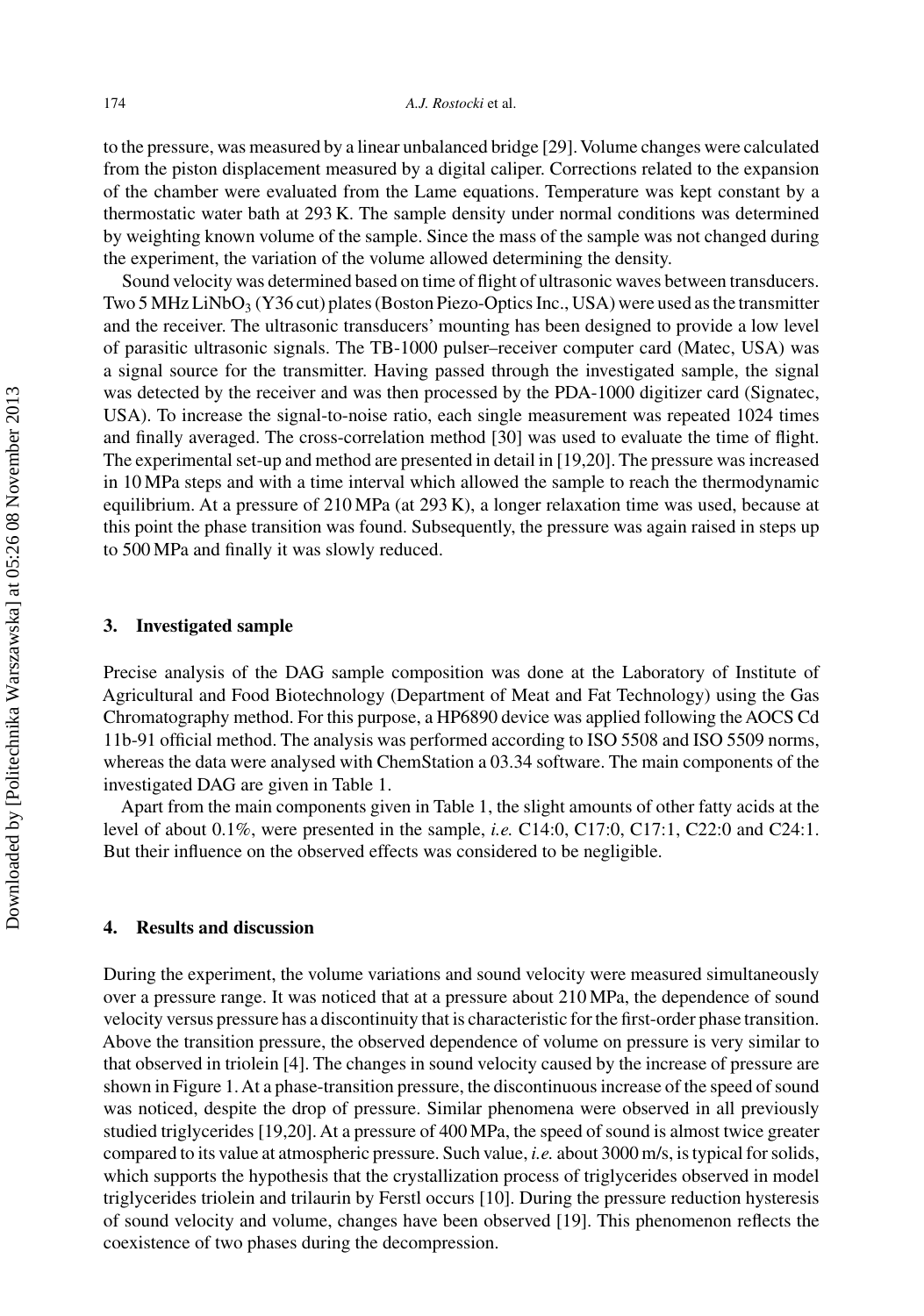<span id="page-5-0"></span>

Figure 1. Sound velocity in the DAG sample in increasing and decreasing pressure.



Figure 2. Adiabatic compressibility versus pressure.

The density, and adiabatic compressibility were evaluated. The dependence of adiabatic compressibility on pressure is shown in Figure 2. As could be noticed, the compressibility after the phase transition is much smaller. The dependence on pressure seems to be weaker.

The elastic properties of materials can also be found from the analysis of sound velocity [\[31,32](#page-7-0)]. For this purpose the dependence:

$$
v = \sqrt{\frac{K}{d}},
$$

where  $K$  is the bulk modulus,  $d$  the density and  $\nu$  the compressional sound velocity, should be used for liquids whereas for solids it should be replaced by

$$
v = \sqrt{\frac{E}{d}},
$$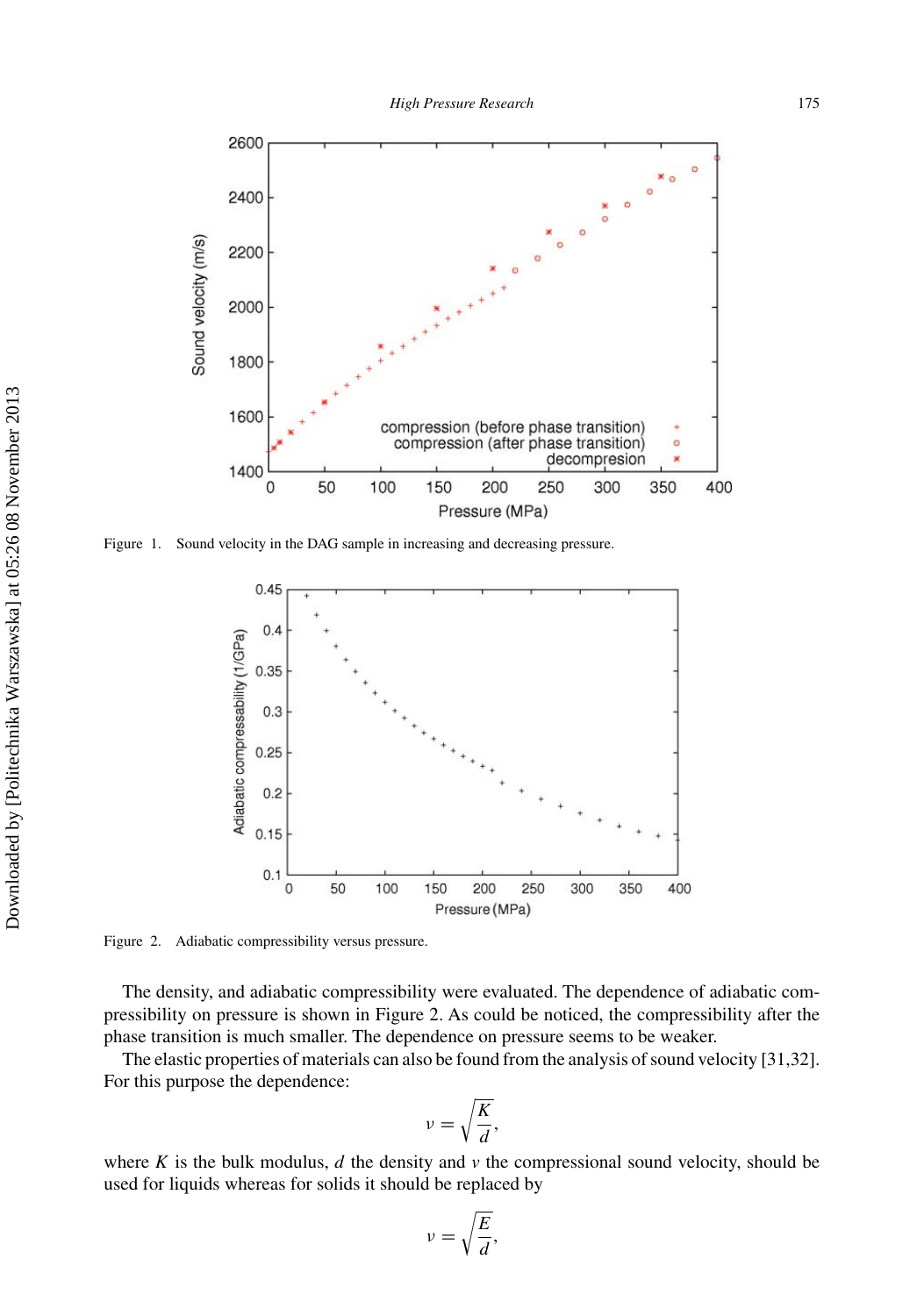<span id="page-6-0"></span>

Figure 3. Bulk modulus (liquid state) marked by crosses and Young modulus (solid state) marked by open circles.

where *E* is the Young modulus. Thus, for both phases, the factor  $v^2d$  could be calculated. This factor is equal to *K* for liquids and to  $E = K_s + 4G/3$  for the crystal state, where *G* is the shear modulus. Bulk modulus (for liquid) and Young modulus (for crystal state) are shown in Figure 3.

#### **5. Conclusions**

- (1) Both volume on pressure and sound velocity on pressure dependence have confirmed the existence of phase transition in DAG oil.
- (2) The transition pressure is much lower than in TAGs [\[33](#page-7-0)]. Molecular differences between both components should be considered as the main reason of the transition's pressure divergence.
- (3) The adiabatic compressibility is clearly higher before the phase change. After the change, the compressibility has a weaker dependence on pressure. This trend is visibly reflected by the bulk and Young modulus.
- (4) During the pressure reduction hysteresis of sound velocity and volume changes has been observed. This phenomenon reflects the coexistence of two phases during the decompression.

#### **References**

- [1] Siegoczyński RM, Jedrzejewski J, Wiśniewski R. Long time relaxation effect of liquid castor-oil under high pressure conditions. High Pressure Res. 1989;1:225–233.
- [2] Rostocki AJ, Wińiewski R, Wilczyńska T. High pressure phase transition in rapeseed oil. J Mol Liq. 2007;135:120– 122.
- [3] Rostocki AJ, Kościesza R, Tefelski DB, Kos A, Siegoczyński RM, Chruściński Ł. Pressure induced phase transition in soy oil. High Pressure Res. 2007;27:43–46.
- [4] Wiśniewski R, Siegoczyński RM, Długosz A, Przewłocki M, Szymański M, Trzeciecki M. Investigations of triolein under high pressure. High Temperatures – High Pressures. 2001;33:231–236.
- [5] Werner M, Baars A, Eder C, Delgado A. Thermal conductivity and density of plant oils under, high pressure. J Chem Eng Data. 2008;53(7):1444–1452.
- [6] Acosta GM, Smith RL Jr, Arai K. High-pressure PVT behavior of natural fats and oils, trilaurin, triolein, and n-tridecane from 303 K to 353 K from atmospheric pressure to 150 MPa. J Chem Eng Data. 1996;41:961–969.